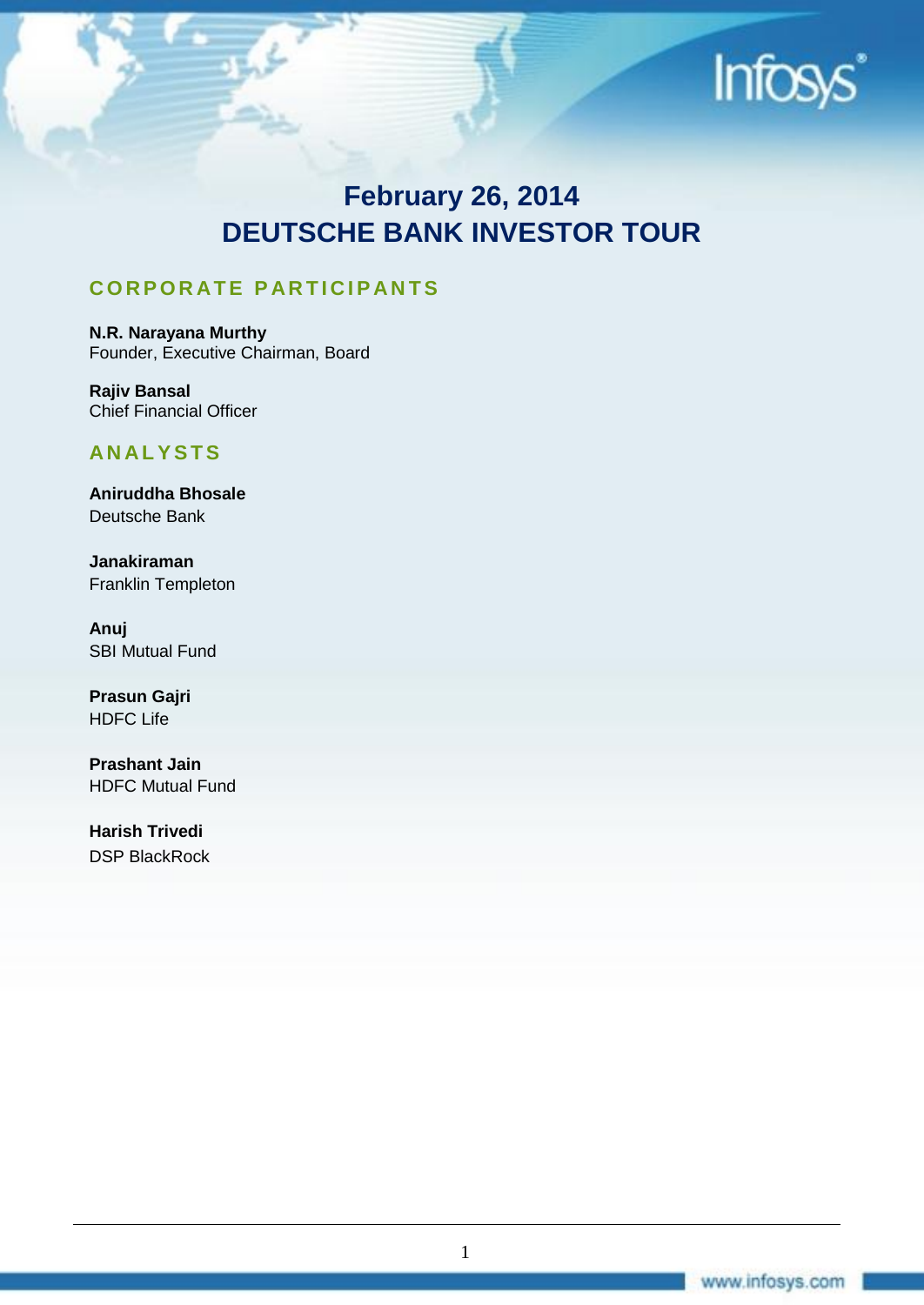### **Sandeep Mahindroo**

Hello everyone and good afternoon. Thanks a lot for being able to make it and coming to Infosys for this session. We have Mr. Narayana Murthy, Chairman and Mr. Rajiv Bansal, Chief Financial Officer. The way we are planning to structure the session is we will have some initial remarks by Mr. Murthy. After that we will open it up for Q&A. It is about one hour session that we planned till 4 P.M. With that I will pass it on to Mr. Murthy.

#### **N.R. Narayana Murthy**

Thank you, Sandeep. First of all, good afternoon and welcome to every one of you. It is an absolute pleasure to interact with you all. I want to thank each one of you for taking time off from your busy schedules and visiting us here. I thank Deutsche Bank for providing us this opportunity to meet up with you all.

We appreciate your deep affection and interest towards us over the last several years. We are extremely grateful to you for the trust you have shown to us over the last several years. We are also very grateful to you for your good wishes.

I will talk about our strategic priorities, our focus areas and how we are planning to achieve our objective of building what I once termed "A Desirable Infosys." During this interaction, I will also try and address your concerns and your interests.

First of all, our vision was, is and will be, to be a globally respected corporation that provides bestof-breed business solutions, leveraging technology and delivered by best-in-class professionals. Nothing has changed there and nothing will change because respect from every stakeholder is our top priority.

Having said that, I must admit that we are not happy with our performance over the last 2-2.5 years. In the Financial Year 2012-2013, our growth plummeted to 5.8% which is almost half the Indian Software industry growth rate which was proclaimed to be about 11%. Next year that is the Financial Year 2014, as we have already forecast, our growth is expected to be between 11.5%- 12% compared to about 13% growth that NASSCOM has articulated. In other words during the year 2013-2014, we would have doubled our growth rate. But even this is slightly short of the average industry growth rate as enunciated by NASSCOM and therefore we are not happy with it.

Parallely, there is another reason why we are not happy with ourselves. That is because our operating margins have come down from 29.5% in the year 2010-2011 to 23.5% for YTD Dec-13. In other words, we have lost about 6 percentage points in our operating margins. What makes it worse is the fact that rupee depreciated from somewhere around INR44 to \$ 1 to somewhere around INR55 to \$ 1which means there was a depreciation of as much as approximately 20% in the rupee. Given that between 50% and 55% of our expenses are outside India and about 45% of our expenses are all accumulate in Indian rupees, that margin would have gone from 29.5% to app. 40% if we had benefited from the devaluation of the Indian Rupee. But, operating margins went down to 23.5%. Therefore, we have had a huge drop in operating margins and therefore we are not very happy with ourselves.

Now, let me come to the next important issue: There has been a lot of discussion on whether 'Infosys 3.0' is the right strategy, whether we are revising it after I came back, whether we are taking a U-turn etc. Before I comment on it, first of all let me recapitulate what our strategy is, as part of Infosys 3.0. The first tenet of our strategy is to focus on opportunities that emanate from Consulting-led end-to-end business solutions leveraging technology. The second tenet of our strategy is to delink revenues from person month effort through Intellectual Property-based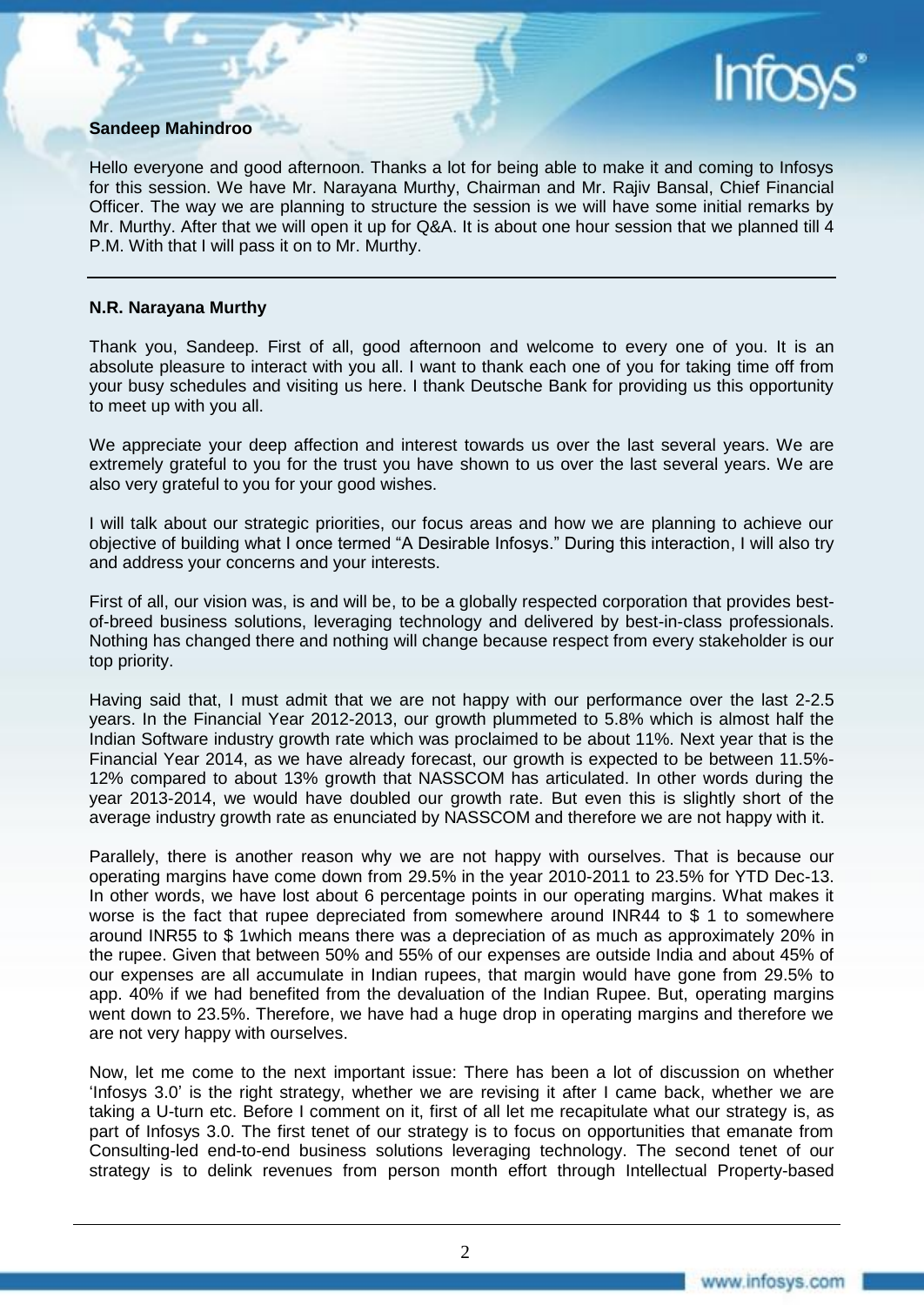Products, Platforms and Solutions. The third tenet of our strategy has been to win highly competitive, highly commoditized large outsourcing projects involving what we call 'BITS', which includes Application Development, Maintenance, Testing, BPO and Infrastructure Management. This is our strategy as was communicated in 'Infosys 3.0'. The revenue distribution across these three streams is about 33% came from Consulting-led solutions, about 5.5-6% came from Platforms, Products and Solutions and about 61-61.5% came from large outsourcing projects.

What is the change that we are making in view of our slow growth? The only change that we are making is we are focusing on winning a larger share of the outsourcing deals where focus got blurred in the past. Our people were extremely enthusiastic about transformational projects which are consulting-led. These were complex projects, these were advanced technology projects, these were critical projects for the customers, but by definition, consulting projects are smaller in size. Therefore, our people focused enormously on Consulting-led transformational projects and they became the leader in that area. As we all know Infosys was far ahead of any of the Indian competitors in the consulting-led projects – we had 33%and the next candidate perhaps had about 18%. Therefore, we are not going to change anything in that. We are not going to say we will reduce our focus on complex, advanced technology, transformational projects. No, we will not do that. Similarly, we are still in early stages of Products, Platforms and Solutions. Even though Finacle is a mature product, it has been installed by 181 banks, it is ubiquitous Core Banking Solution. But we still have a long way to go in order to make Finacle contribute a significant percentage to our revenue. Therefore, we are not going to defocus on that. In fact, we are focusing even more on bringing the focus on Products, Platforms, and Solutions. The reason why we did not grow as well as we wanted in the period 2011-2012 & 2012-2013 is because we lost focus on large outsourcing projects. These are highly commoditized and highly competitive. In order to succeed in that area, we have to adopt the adage "the market determines the price and therefore the company has to determine the cost" to have adequate margins. So therefore, the only change that we have brought about and that you will see is in the execution of this strategy, is in focusing even more on outsourcing projects. In order to be successful in the adage, "market determines price and the company determines cost", we discussed and debated and we found that there are 3 levers that we have. First one is obviously, a short-to-medium-term one which is cost optimization. Second one is improving our sales effectiveness so that we sell more than what we could do in the past. That will take between 9 and 21 months. The last one is effectiveness to improve our software delivery productivity and to bring in whatever automation is possible in development of Software, in Infrastructure Management Services, in Independent Validation Services, in Business Process Management, in Application Development and Application Maintenance, etc. We believe that will take anywhere from 18 to 36 months.

Insofar as the cost rationalization project is concerned, we are using multiple levers. One, we are saying that we should all eliminate all wasteful expenditure, leverage the power of localization, optimization and put the right level of people and the right competence in the right jobs. Then we said, we will reduce onsite-offshore ratios. As a result of these efforts, which are still in work-in progress, our offshore effort improved by about 1.3% from 68.8% in Q2 to 70.1% in Q3. The result has been an improvement in the operating margins of about 1.5%. Our operating margin in Q2 was 23.5% and the operating margin in Q3 was 25%.

Insofar as the sales effectiveness is concerned, we are putting in lots of systems to enable our sales leaders to train our people better, to measure the performance of our people better, to improve the quality of our solutions and proposals, to measure the performance of our sales people to link the variables to the performance and to create better coordination between our sales people and software delivery people. We are also putting in lots of ideas to enhance our differentiation. As I pointed out, this initiative will take 9 to 21 months, therefore we still have at least another year.

3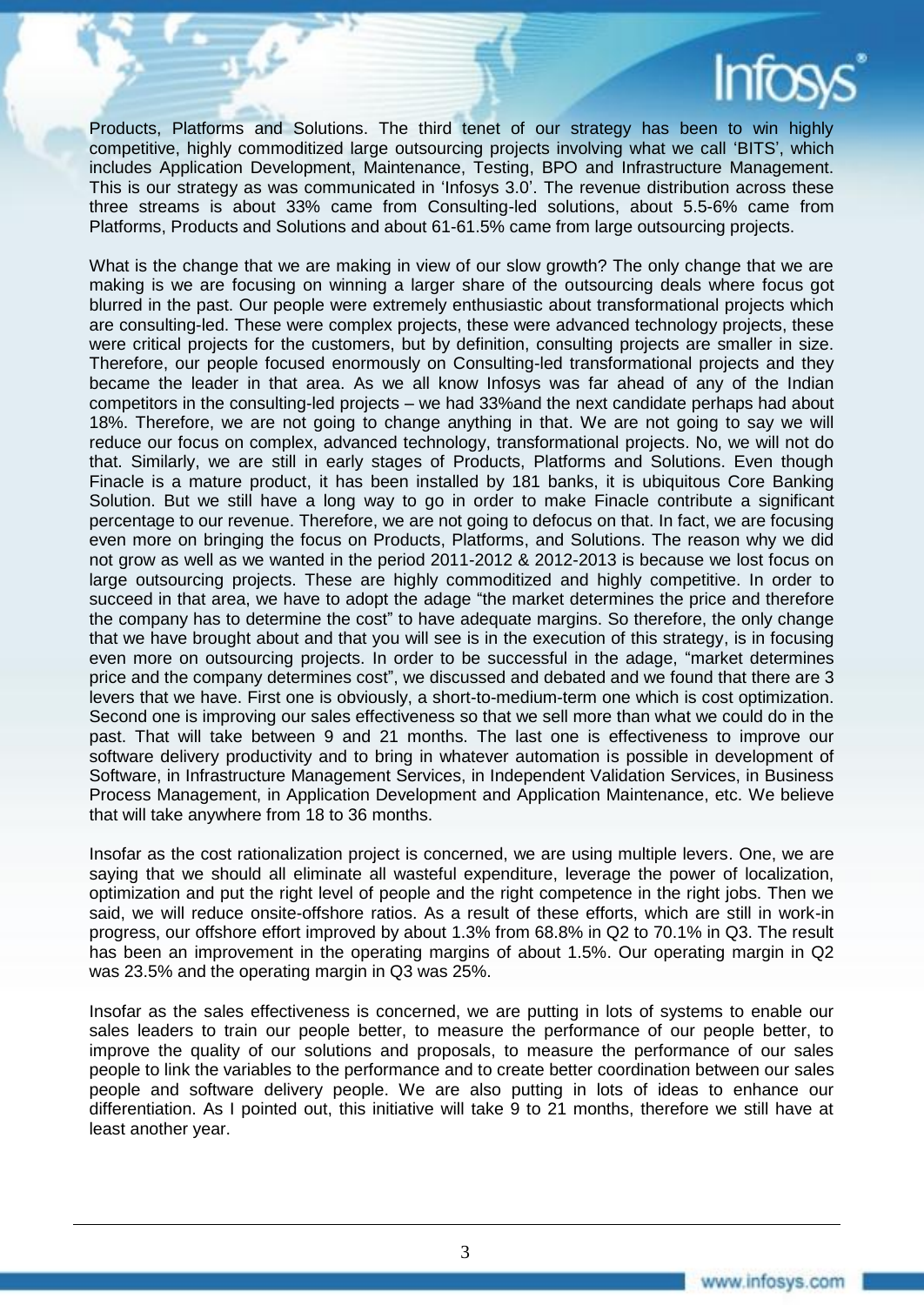

Insofar as improving the software delivery effectiveness is concerned, we believe that it is time that we put back Infosys as the 'Gold Standard' in software delivery execution which was what we were known for. As you people know very well, we used to command a premium of 20-25% compared to our Indian competitors at a given customers place. We realize the only way we can get back to that scenario is if we reestablish ourselves as a 'Gold Standard' in software delivery excellence.

We have to reenergize our people. We have to bring a new sense of confidence, hope and enthusiasm in our people which we are doing. We have to increase our focus on meritocracy, with a strong focus on hiring competent people, with a strong focus on training our people, with a strong focus on assessment of competence of our people and providing an opportunity for better and better career opportunities for our internal people before we hire from outside.

Our revenue per employee in Q3 increased by 1.8% onsite and about 1.7% offshore in constant currency. However we need to see whether it is indeed a trend or it is one-off. We have lots of initiatives which will take anywhere from 18-36 months, more like 36 months and we believe at the end of the 36 months period, we will have a reasonable chance of bringing back the delivery excellence of Infosys to its original standard.

Of course, at the end of the day, the only way we can say we have succeeded is if we bring back the 'PSPD' model of Infosys into play – that is Predictability of Revenues, Sustainability of those Predictions, Profitability and De-risking. If we can make a success in these four directions, I believe that there is reason enough for us to be happy about whatever we are doing.

Many of you have been wondering about the so-called 'Management Exits'. But, let me once again say very clearly that barring a few exceptions, no one who was adding commensurate value with his position or compensation, has left Infosys. Period. Second, there is considerable depth of leadership available within Infosys, it is a very-very important point. Third, we have conducted surveys amongst our customers and these surveys show that the quality of our software delivery, level of service and the speed of response have not been impacted an inch by these exits.

Now, let me come to the last item which is the CEO's succession and organization restructuring. We believe that the creation of the position of 2 presidents, with every one of the segment heads having independent P&L responsibility, our disbanding the Executive Council, are all extremely well thought out and positively impactful initiatives for the company. Mr. Shibulal is retiring in March-2015 and we will ensure that there is a suitable person to replace him by that date. We have had changes in the internal Board of Directors. We have had Ashok Vemuri leave us, we have had V. Balakrishnan leave us. We have had B. G. Srinivas and UB Pravin Rao promoted to Presidents and Directors on the Board.

You will see more changes in the next 12 months because Mr. Shibulal is leaving in March 2015, Mr. Srinath will be leaving in November and Mr. Kris Gopalkrishnan is leaving in April-2015. We have also had changes in the external Board of Directors. We have had Mr. Deepak Satwalekar leave in November-2013, we had David Boyles leave us in January -2014, we will have Mr. Omkar Goswami leave us in December-2014. Therefore you will see these changes in the coming months.

However, let me assure you as I did earlier that the company will continue to strive hard to regain its original luster despite all these changes. I am very confident about it. I believe that we will leave no stone unturned in moving towards our objective.

One thing I can promise the investors is and that is we will always follow the two adages that I have practiced during the 30 odd years of my corporate life - one "let the bad news take the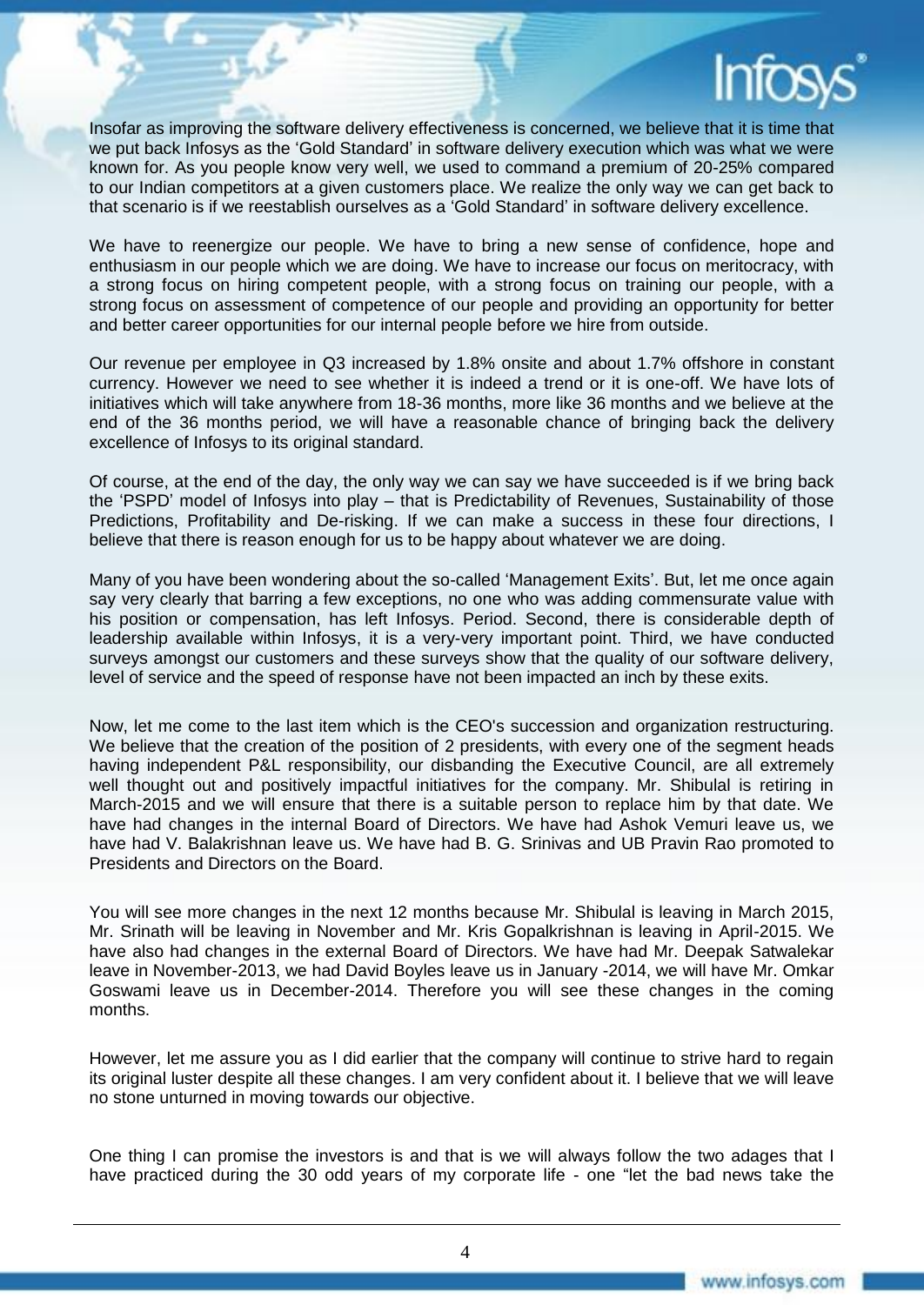

elevator, let the good news take the stairs". Second adage "when in doubt, disclose". This is the way I have run the business and this is the way I will run the business during the remaining period that I am here.

Thank you very much for your patience in listening. Now we will be very happy to answer any of your questions.

#### **Aniruddha Bhosale**

Mr. Murthy thank you very much for taking time out. This is Aniruddha Bhosale. I am the IT Services Analyst at Deutsche Bank. Just a quick question on couple of things you mentioned. One you said that you have to readjust to the reality of market determining the price and the cost is to be determined by the company which is the reality of the last 3-4 years but you also mentioned that eventually the target is to move to a PSPD model where you will bring in predictability and also effectively meaning that your endeavor is to increase pricing as compared to competition? How do you intend to marry these two realities because the market determining pricing reality is not going away anytime soon, the way I read it.

#### **N.R. Narayana Murthy**

Between 1993 when we went public and 2006 when I ceased to be the Executive Chairman, Infosys had a price premium of 20% to 25%. That's data, that's a fact compared to our Indian competitor. That happened because of the various differentiated business value propositions we brought to the customer's table. We were the first Indian company to be certified at level 4 of Capability and Maturity Model. We had the largest and the most rigorous training program in the industry. We invested the largest percentage of revenue in technology. We came out with several initiatives in business value addition paradigm and we were the first company to create a consulting arm and BPO arm so that we help the customer connect the boardroom with the boiler room, we practiced our precept. Because of such differentiating factors we got the price premium, I don't think God is finished with us. Therefore if this company recreates its mindset to focus on creating further differentiation, I believe that our desire to compete in this crowded and highly competitive market successful while creating additional margins, will be possible. Therefore our focus has been on improving innovation, on bringing new ideas in automation, new ideas in productivity improvement, improving our training, ensuring that the quality of the proposals that we submit to our customers is better, developing systems, processes, tools and methodologies for making the organization more robust, bringing back focus on meritocracy, measuring individual productivity, all these initiatives will take time. Let me be very clear, as I said it will take at least 3 years. If we are successful in doing all these things properly, I believe that there is a reasonable chance that we may get back to our former position.

#### **Jankiraman**

This is Janakiraman from Franklin Templeton. You have articulated that one of your current objectives is to increase your market share in the large outsourcing orders. Perhaps for us to understand that a bit better, can you throw some light on why you actually lost market share in this segment in the recent past? Was it only because of the fact that sales team put far too much focus on transformational and consulting projects and took their eyes of this ball or were there other issues also which lead to this loss of market share?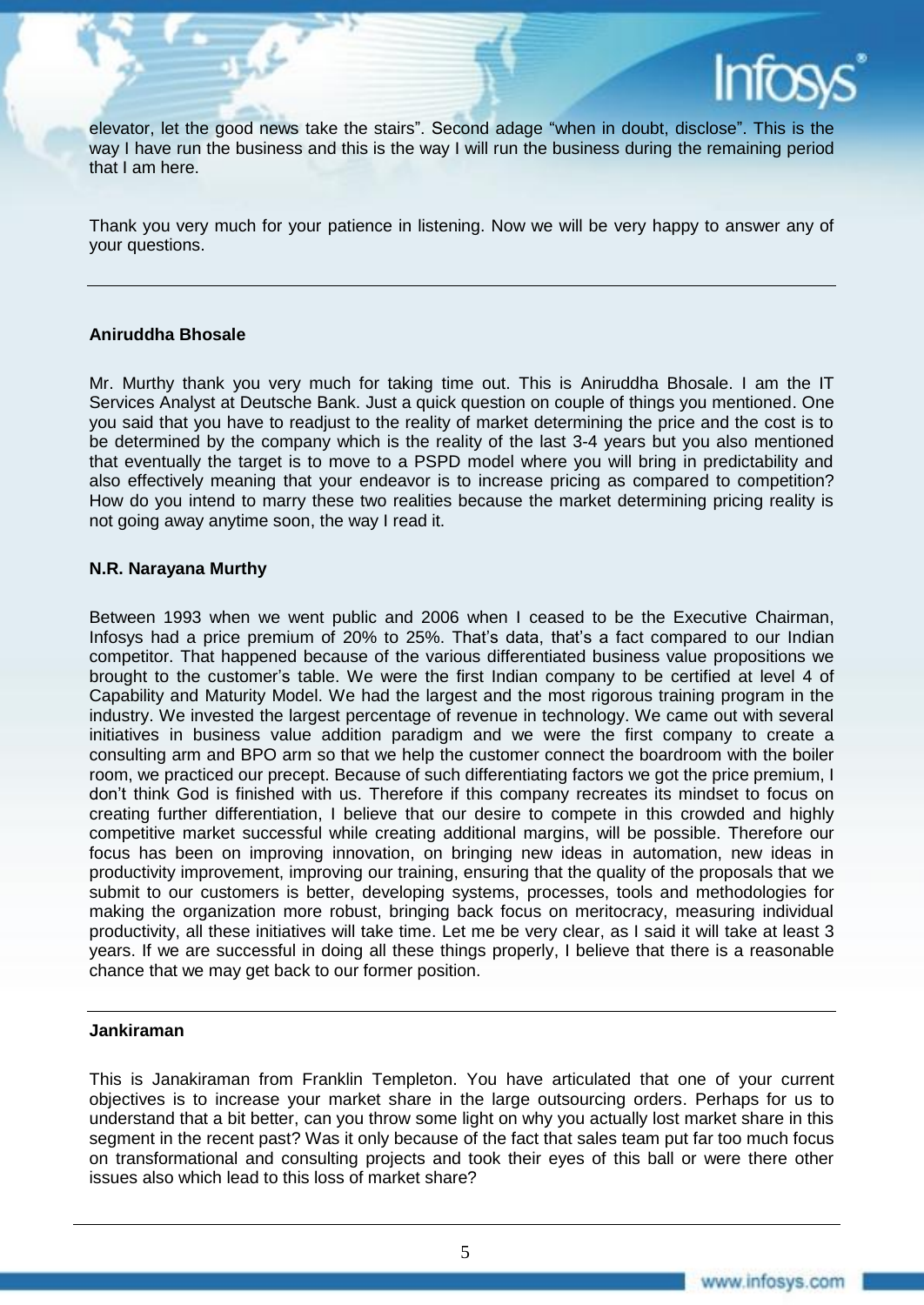

#### **N.R. Narayana Murthy**

I think the primary reason was that we our enhanced focus on what is technologically challenging, what is exciting for our customers and what we believe would bring transformational value to our customers and the results are there. App. 33% of our revenues comes from consulting-led services and the next one I believe is 18%. Results are there. But when the senior leadership in the company started encouraging these things, unfortunately people in the trenches did not realize that not only should they succeed in these challenging areas, they should also continue to focus on large revenue yielding opportunities which are commoditized but which bring in large revenues. Whatever I have studied in the last 8 months. I would say this is the main reason. I haven't seen any other reason. But right now what we are doing is that we are developing systems that bring to light to every level of leadership, any time there is less focus than required in any of our services or any of our opportunities. We are building systems that measures the performance of people in selling different skills, different opportunities etc. We are going to some advanced level of information systems that will help us as we move forward. But if there is any thesis that you have, I would like to hear that because at the end of the day, you from outside in some ways, do not have the blurring picture that we would who look at things from very close. I cannot see things clearly if I go too near. You may have some better ideas. Kindly let us know and we will certainly analyze it, we will certainly look at it and learn from it.

#### **Anuj**

I am Anuj from SBI Mutual Fund. I have two questions. First question is that one of the key components of Infosys 3.0 was a focus on digital, analytics and mobility. Now, when we try and talk to people in the industry and try and talk to different companies, even companies outside let's say the top 3 or 4 companies, then the general sort of coherent feedback is that TCS and Accenture are definitely ahead in analytics and mobility. These two were definitely a part of the focus areas. If there are any data points that would showcase how Infosys has done quite well and has had a good win rate or large revenues run rate in these areas that would be helpful, because it appears from the outside that even in the focus areas the results have not been delivered.

#### **N.R. Narayana Murthy**

Now, first of all we do not comment on our competitors. Therefore I don't want to say anything about what our competitors are doing. We have tremendous respect for everyone of them. At the end of the day if this country has to improve there should be thousand companies like us who have to succeed, perhaps do even better than us. As an Indian I have nothing but appreciation for anybody who does better than us.

Having said that the projects that we have done in Digital space are marquee whether it's in France, I do not have the exact details of the specific projects but if you come to my room I will show you a wonderful booklet that has been produced by Infosys France on Digital Transformation. Whether it is in the United States, whether it's in Australia, let me assure you one thing. In advanced technologies, Infosys will not lag behind, that is a fact. But the reality simply is these are small projects, these are \$ 1 million, 2 million, 3 million kind of projects. The world has still not evolved into a stage when there \$50 -\$ 100 million digital transformation projects, it's not there. That's how in spite of all of that, app 33% of revenues came from transformational projects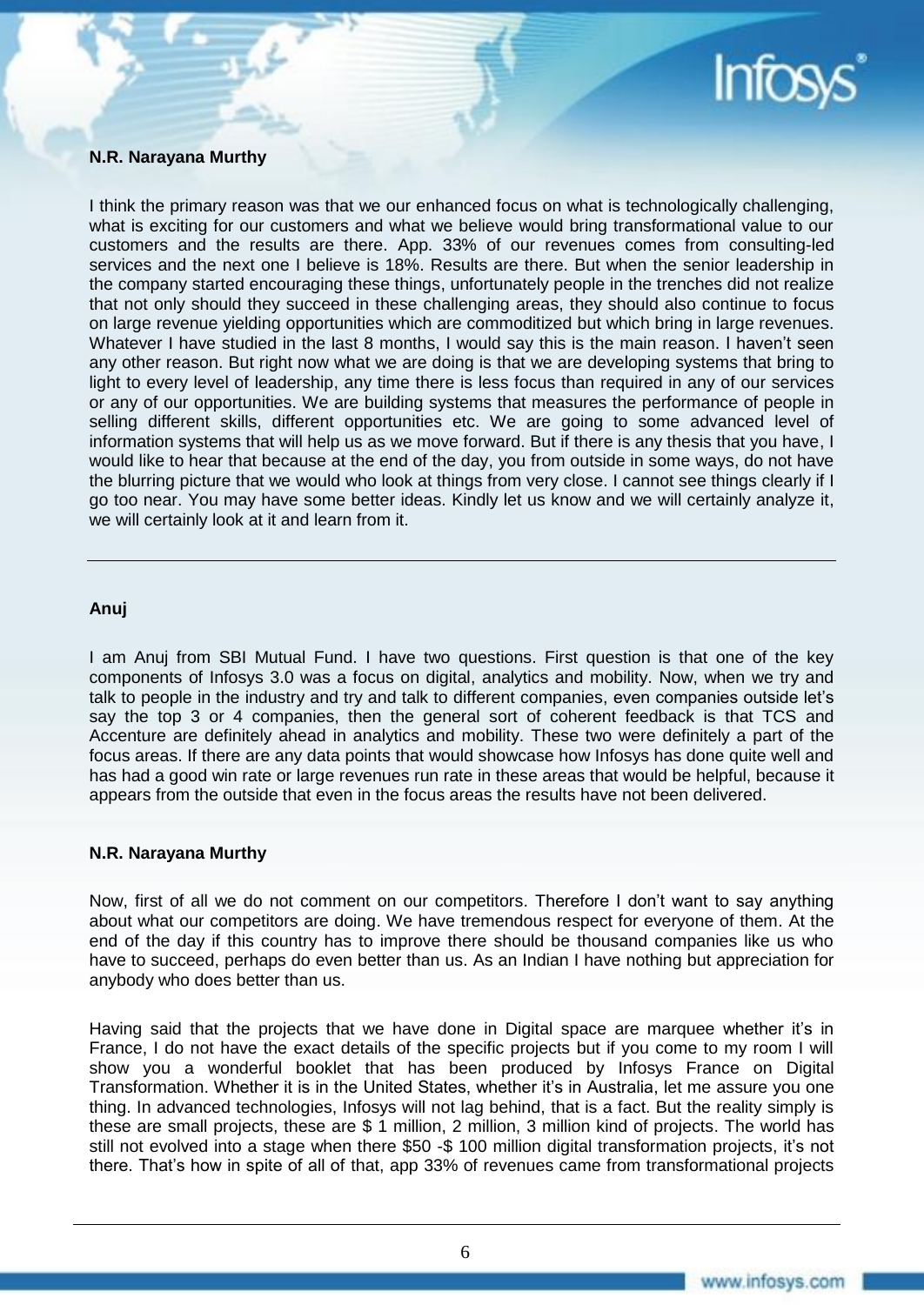

which is the highest in the industry. That's data, that's not manufactured by me, that's data. The next one we hear is 18%. Second, in terms of Mobility, Airtel Money is powered by our solution. Just to give you 1 example, we have done several Mobility projects in the US, Europe and in Australia. Therefore all that I can say is in the area of Mobility, Infosys is second to none. That much I can say. But also remember for example Airtel Money will take time to pick up. We have invested enormously in that. It will take several years for people in rural India, people in mofussil India, people in semi-urban India to start using the power of the Infosys solution which is being sold under the brand of Airtel Money, it will take time. Therefore there is nothing that is less then appreciable as far as Infosys is concerned in Analytics, in Mobility area or Embedded Systems or Engineering Solutions, absolutely nothing.

#### **Anuj**

Second question is that if one were to go back a year or so even then in our interaction with the management, we got a clear understanding that the management had realized that there were certain course correction steps that need to be taken, certain steps needed to be taken to correct the course and that market share in deals and the win rates needs to go up. Many of those steps are quite similar to the steps that you outline so it will be helpful to understand how over the last one year those steps have yielded results in terms of a higher win rate or higher deal flow.

#### **N.R. Narayana Murthy**

So, how they are today compared to earlier? Is that what you are asking or they did not take any steps, what is your question?

#### **Question**

Let me elaborate. Before you joined or even a year back or so, there was realization that win rates have gone down and steps need to be taken to correct that. As far as the steps that were required at the marketplace at the customer end are concerned, the steps or that the 3 points that you highlighted are in sync with the steps that got highlighted even 1 year back. As far as I understand where you differ is on the cost optimization part and on more aggressive offshoring etc. But as far as the action points related to win rates and sales effectiveness and things to be done at the customer end are concerned, those appear to be things that were clear to the management even 1-1.5 years back. So it will be helpful to understand how those steps have yielded results in terms of win rates.

#### **N.R. Narayana Murthy**

I don't know what steps were taken when I was away. Therefore I am not the right person, I will request Rajiv to answer that.

#### **Rajiv Bansal**

As you know, our growth rates were coming down right growth rate came down to around 26% to 15.8% to 5.8%. The fact is that all of us realized that there is an environment issue, the discretionary spend is coming down. But at the same time in the same environment, the

7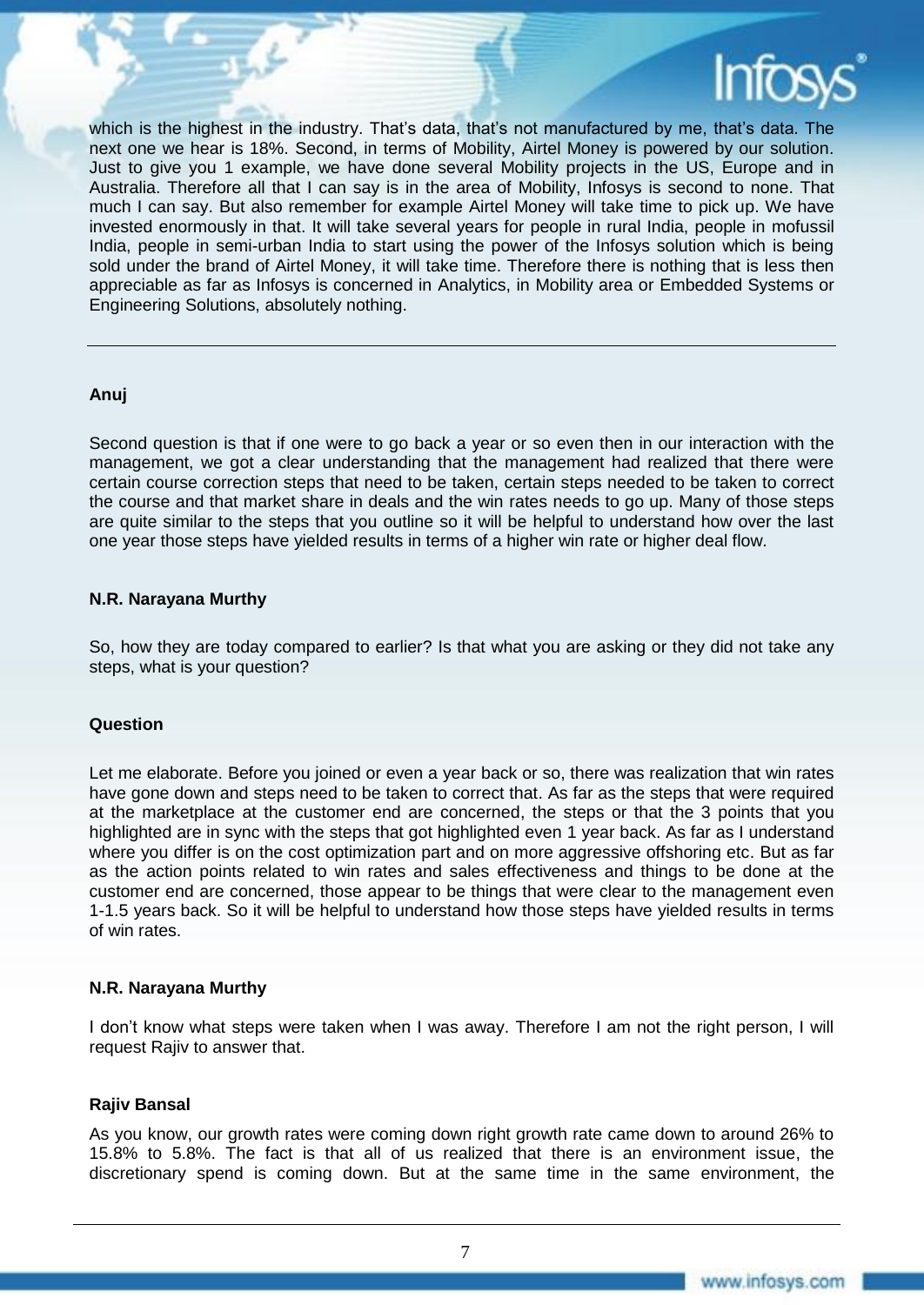

competition has delivered much better results. So there are certain things that we need to correct in-house. We need to improve our sales effectiveness, we need to focus on large deals. Some of these steps were identified towards the end of the last financial year. When Mr. Murthy came back and he sat with the senior management, he sat with the employees, he spoke to the clients and he also put together list of things that we need to do, some of them were continuing from what was identified prior to his coming back and some of the new steps were added to add more focus to get back to what Mr. Murthy called as a "Derisible Company". So it's not that in the last 9 months, we have tried to create something completely new from what was being done earlier. There are lot of new steps has been added, there is lot of more focus, lot more energy in doing those things and more accountability and timeline drawn to that. We realized that there are certain things that we have gone wrong on, that we need to correct and we started the journey. If you look at it, we have bridged the gap vis-à-vis the competition. Last year we grew 5.8%, for this year our guidance is 11.5%-12%, so we are on the right path. We are bridging the gap with our competition. We are more confident about our margin profile. It may not be on a quarter-to-quarter basis but in the medium to long-term basis, we are improving on the margin front because of the cost optimization. We are looking at different operating models. The data shows that we are on the right path. As Mr. Murthy said, we are putting in all the right efforts, we are doing all the right things and we believe that if we do all the right things we will get reasonable results.

#### **N. R. Narayana Murthy**

I think there are a few things that are new. First one is we have reorganized our sales structure. The efficiency or the effectiveness of our sales organization is better today and therefore hopefully we will get positive results tomorrow. That is one thing that has happened recently. Second, we have started some initiatives in measuring individual productivity. But that will take some time for it to be accepted by everybody and to get the results. Third, our costs had gone out of control. We made lot of analysis and focused on how do we control this cost without losing focus on our objectives. So I think these are some of the things that we are doing, in addition to all the things that Rajiv spoke about.

#### **Prasun Gajri**

Sir this is Prasun from HDFC Life. On both the sales effectiveness as well as software delivery, clearly you have stated that these are longer term deliverables and could take some time. Need to understand couple of things on this. Number one, what is the trajectory of improvement from both these measures likely? Is it like it to be very back-ended or are we going to see some gradual improvement coming through in the interim. If so, how do we track that whether we are on the right track on these measures or we need to do a mid-way correction on these issues?

#### **N. R. Narayana Murthy**

First of all, I do not think we have done a 2 or 3 year, quarter-by-quarter analysis of what the impact of each of these will be on the revenues and the bottom line. At any point of time we look at only one year and when we come to the end of the year, we start making analysis and then we give our guidance for the next year. Therefore there is no issue of back-ending, forward-ending stuff, nothing of that kind. What we have said is that there are some fundamental initiatives that will likely result in the organization becoming stronger. For example, individual productivity, automation, meritocracy, better information systems, elimination of waste, location optimization, improving onsite-offshore mix. These are all initiatives that will add value to any organization. It may be that some organizations have already reached the optimal level. Therefore they do not need to do anything. But some organization like Infosys, in some ways slipped on this and therefore they need to do what is necessary. Therefore all that I can say is whatever we are doing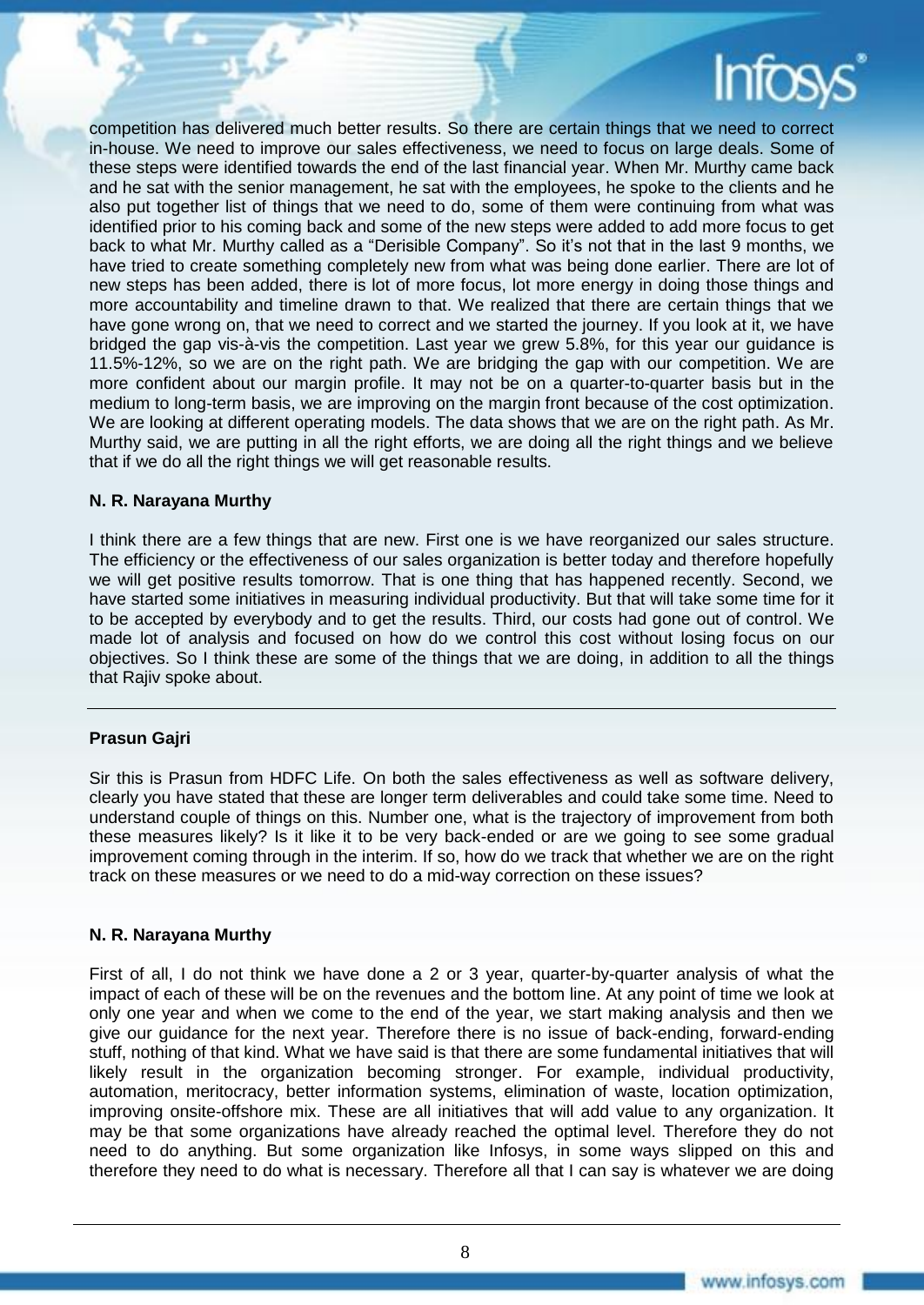

is no rocket science, are things that are well understood, are things that we had to do. We have not done it with a timetable of quarter by quarter by quarter improvement. No, we have not done that. But we believe just as the cost optimization initiative has shown, it has already given us approximately about 1.5% operating margin improvement. We believe that other initiatives too will yield us benefits as we move along, but we know that some of these initiatives will take time. For example, sales initiative has to be accepted, people have to be trained and practiced, this is for about 1,300-1,400 people, that is going to take some time. The software delivery effectiveness thing will have to be accepted, people have to be trained and practiced for almost as many as 150,000 people. That is going to take time. We know that. That is the reason why we have not drawn any quarter-by-quarter topline target and bottomline target. Therefore I am not in a position to say whether it is front-ended, back-ended, none of that.

#### **Prashant Jain**

Sir good afternoon, this is Prashant Jain from HDFC Mutual Fund. Sir is scale a disadvantage for growth rates? We have seen different industries; smaller companies grow faster. In the past in IT services, we have seen bigger companies have continued to grow faster for fairly simple reasons. Are those reasons still valid or because of the commoditization and increasing maturity of tier 2, tier 3 players is that unlikely to happen in the future?

#### **N. R. Narayana Murthy**

Well, the conventional wisdom in all industries is that as you grow larger in revenue, growth rates generally come down. If you are a \$1 bn company, if you want to grow at 20%, then you have to add incremental revenues of \$200 mn. If you are a \$10 bn company if you have to grow at 20%, you have to add incremental revenues of \$2 bn. Finding market opportunities for the incremental \$2 bn requires lot more effort than \$200 mn. But as you rightly said there are companies and we salute them, who have demonstrated that they can continue to grow better than the industry average growth rate at larger revenue basis. That is an area where we are discussing, debating, criticizing ourselves, learning from all possible channels and trying to improve. Therefore all that I would say is that we have to learn from people who have performed better than us. Hopefully we will be able to learn and put that into practice.

#### **Harish Trivedi**

Harish Trivedi from DSP BlackRock. Sir how do you ensure backup plan for the management that can take Infosys to the next level even in your absence?

#### **N. R. Narayana Murthy**

First of all, as I told you, we will have a new CEO in place before Mr. Shibulal terminates his office in March 2015. We are focusing more and more on the Infosys Leadership Institute. We have identified several people for each senior position so that the organization is completely insulated from any possible risks. We are spending more on training of our people. In other words, we have taken all possible steps that will mitigate the risks from the exit of any critical position employee. That is what I would say.